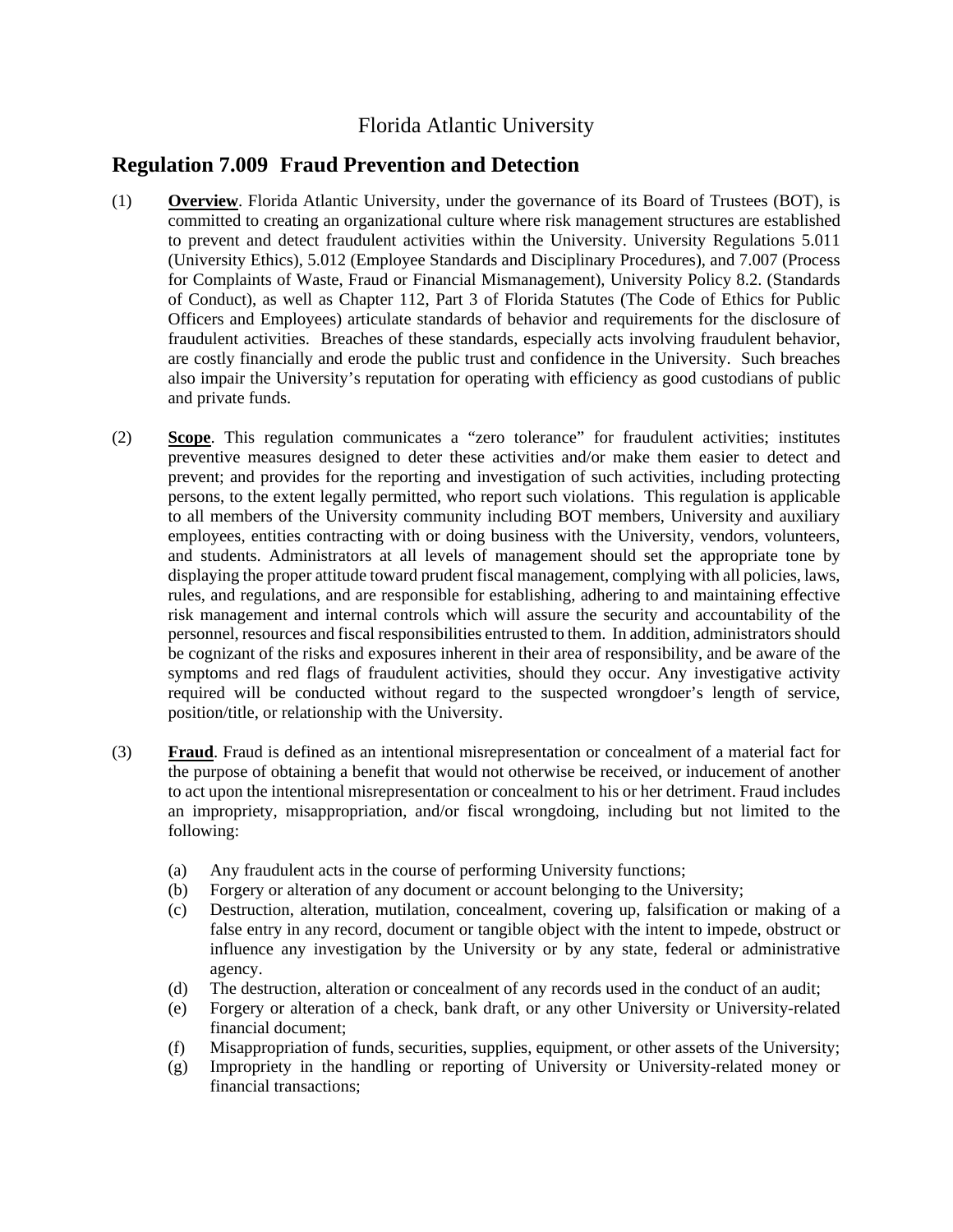- (h) Deliberately and inappropriately disclosing University or University-related confidential or proprietary information to outside parties;
- (i) Accepting or seeking gifts or any other items of value from contractors, vendors, or persons providing goods or services to the University where it is understood that such gifts or items are intended to influence the judgment or official action of the University employee.
- (j) Unauthorized destruction, removal or inappropriate use of records, furniture, fixtures, equipment and other University property;
- (k) Improperly influencing or attempting to improperly influence the conduct of any audit of University finances, operations or accounts;
- (l) Taking information, using it or providing information that would lead to identity theft; and
- (m) Any similar or related inappropriate conduct.
- (4) **Anti-Fraud Framework and Strategies**. The University shall adopt anti-fraud framework and strategies, which shall include, but not be limited to: committing to combating fraud by creating an organizational culture and structure conducive to fraud risk management, planning regular fraud risk assessments and assessing risks to determine the University's fraud risk profile, designing and implementing a strategy with specific control activities to mitigate assessed fraud risks and fostering collaboration at all levels to help ensure effective implementation of strategies and control activities; and evaluating outcomes using a risk-based approach and adapting activities to improve fraud risk management.
- (5) **University Community Member Responsibilities**. The University's Chief Financial Officer (CFO) and respective manager(s) are responsible for designing, implementing, and overseeing the University's system of internal controls and other anti-fraud framework strategies. These individuals should work with the Chief Audit Executive/Inspector General to assure the risk mitigation strategies and internal controls are properly designed and operating effectively. Management is responsible for the detection and prevention of fraud and misappropriations of University resources, and/or other inappropriate conduct that involves a willful or deliberate act or omission with the intention of obtaining unauthorized benefits, services or something of value through unethical or unlawful means. Management is also responsible for creating a responsible environment to prevent inappropriate behavior by displaying the proper attitude toward complying with policies, rules, regulations and laws and by maintaining proper internal controls that will provide for the accountability and security of resources. All University employees should be familiar with the types of improprieties that might occur within his or her area of responsibility and be alert for any indications of irregularity. Any university employee who has knowledge of such activity is responsible for immediately reporting the suspected fraud.
- (6) **Reporting**. Reports may be made in person, using standard University e-mail and telephone communication, through the anonymous complaint form on the Office of Inspector General's website, or through the University's Compliance and Ethics Hotline. Reports may also be submitted by contacting the Office of Inspector General directly, or by contacting the Chief Compliance Officer, as more specifically set forth in University Regulation 7.007. The reporting community member will refrain from further examination or investigation of the suspected wrongdoing, confrontation of the alleged perpetrator, or further discussion of the incident with anyone other than the Chief Audit Executive/Inspector General and/or law enforcement.
- (7) **Investigation Responsibilities and Authority**. The Chief Audit Executive/Inspector General—in consultation with University management, the Office of the General Counsel, and the University Police Department—has the primary responsibility for independently and objectively evaluating all allegations of fraudulent activities and to act on such in accordance applicable regulations, rules